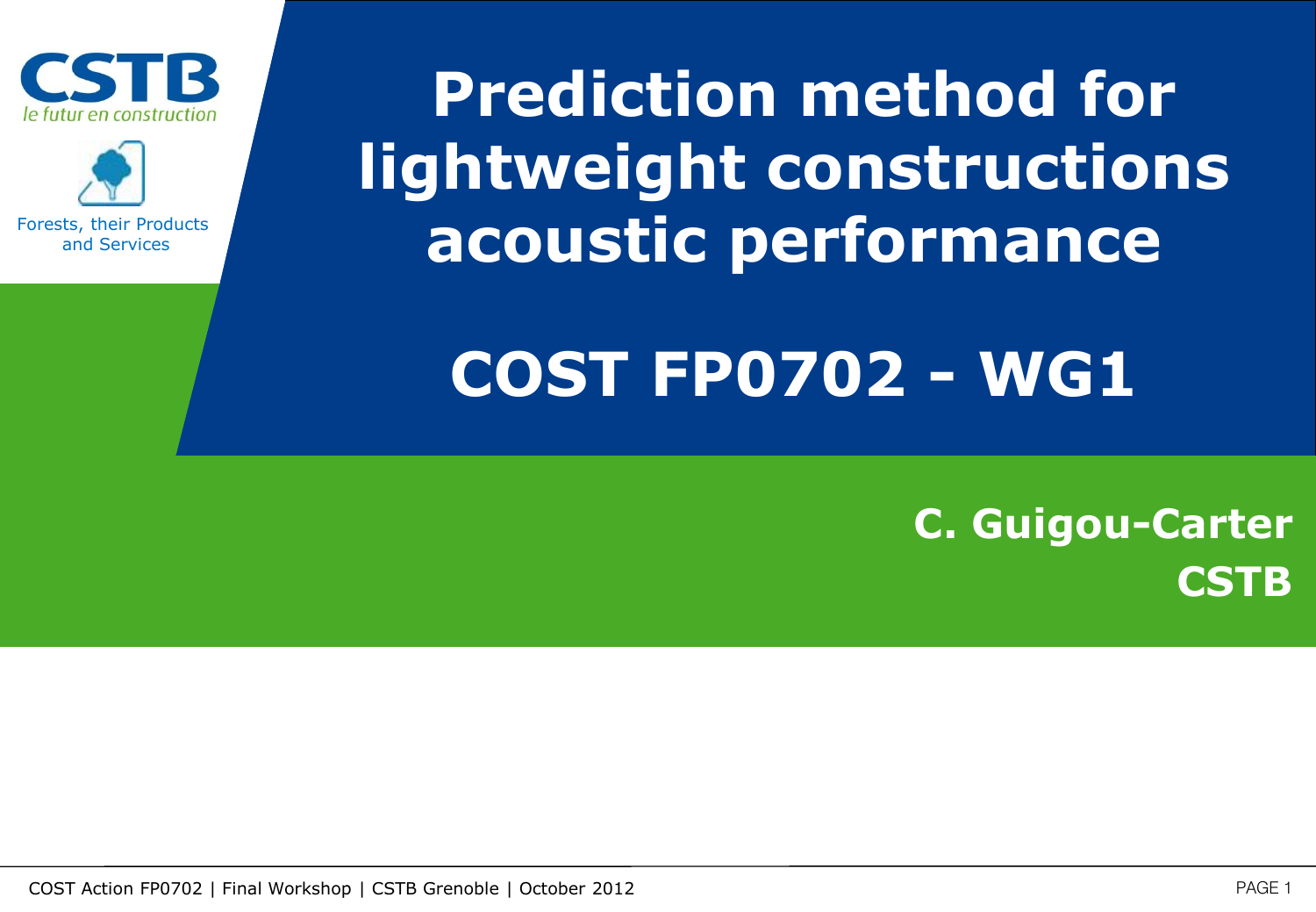## **Introduction**



### **Research work over the last years regularly presented within this COST action + Discussions within this COST action**

### **=**

#### **Global contours emergence for an approach to predict sound transmission for lightweight buildings systems**

### **Approach based on refining and adjusting the model in EN 12354 in order to fit the specifics of lightweight building systems Practical method on an engineering level**

#### **Preparation for proposals to CEN/TC126/WG2 to amend EN 12354**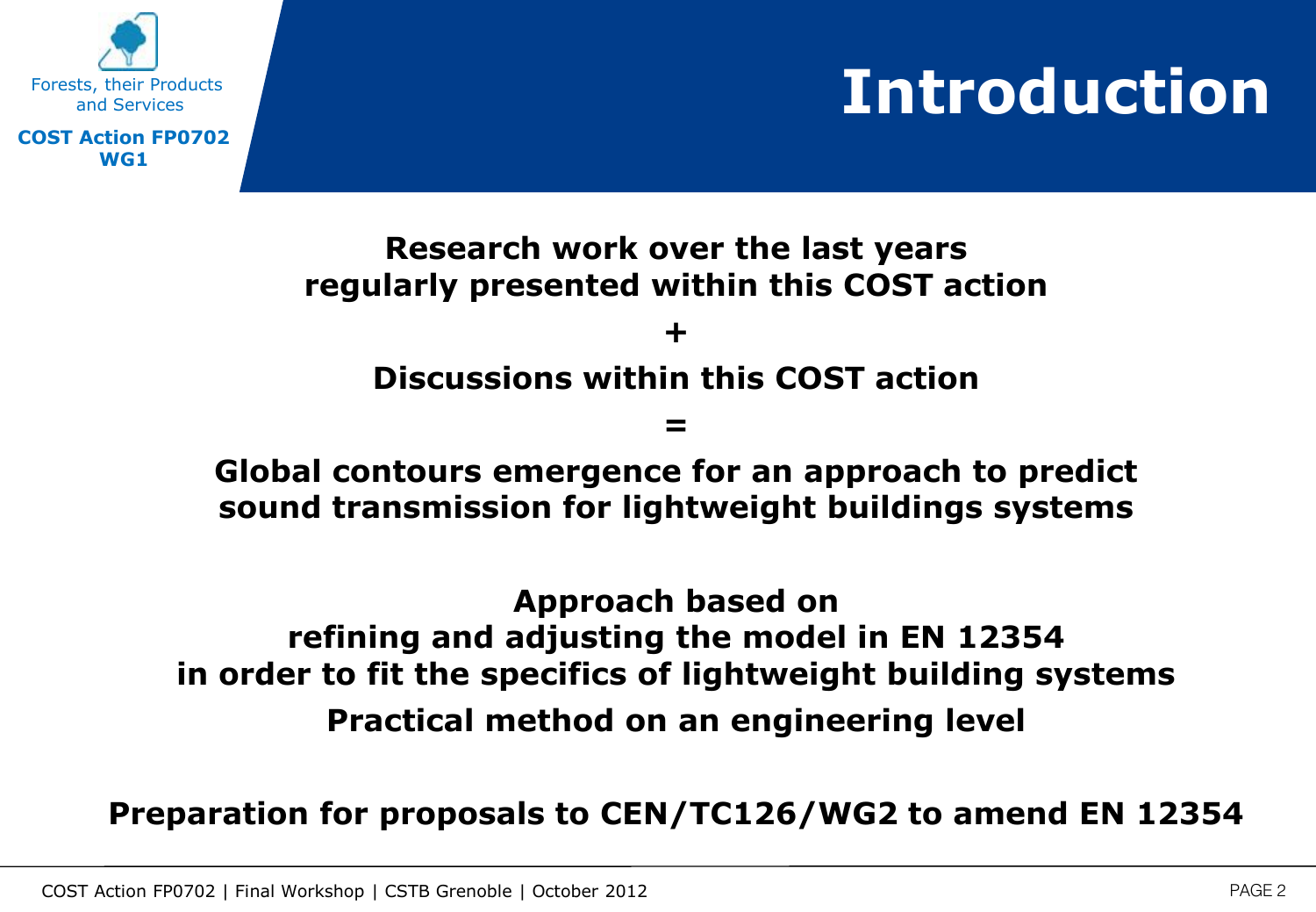



**From power transmission and reciprocity** Flanking transmission factor  $\tau_{ii}$  for path from element i to element j

$$
\tau_{ij} = \tau_{r,i} d_{s,ij} \frac{\sigma_{r,j}}{\sigma_{r,i}} \frac{S_j}{S_s}
$$

$$
\tau_{ij} = \sqrt{\tau_{r,i} \tau_{r,j}} \sqrt{d_{s,ij} d_{s,ji}} \frac{\sqrt{S_i S_j}}{S_s}
$$

- **Subscript** *r* **for resonant vibrations**
- **Subscript s for structural excitation**
- **transmission factor**

 **dij average vibration ratio between excited element i and element j radiation factor**

*S* **surface**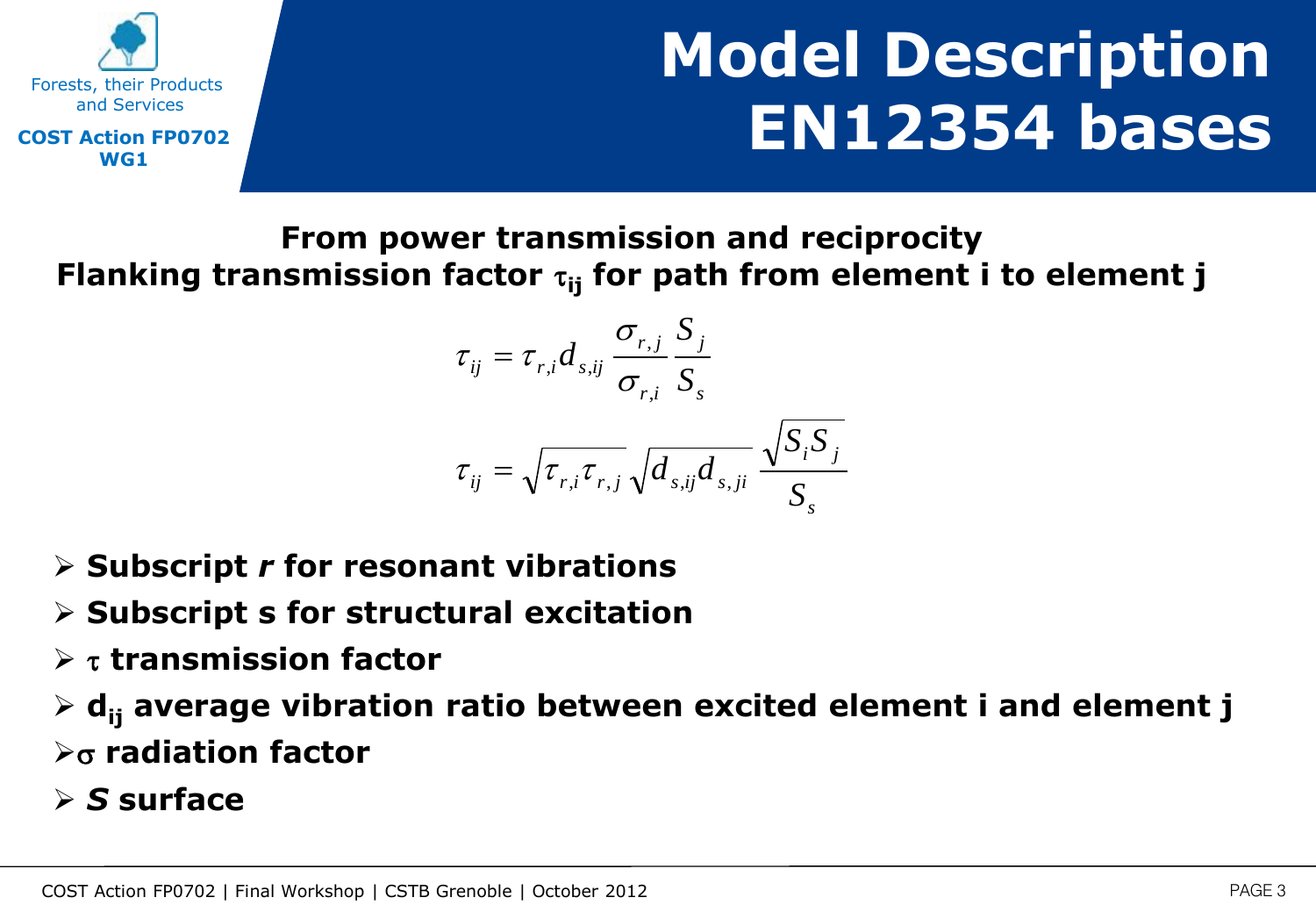

# **Model Description EN12354 bases**



### **which element is to be considered in predictions double element as a whole or just inner leaf, single or multilayered**

**All possible in combination with appropriate** *D***v,ij Choice depending on type of input data available**



**Double element as a whole : sound reduction index measured, but** *D***v,ij measurements to be adjusted**

**Just the inner leaf :** *D***v,ij measurements more straight forward, but extra measurement for sound reduction index of inner leaf only**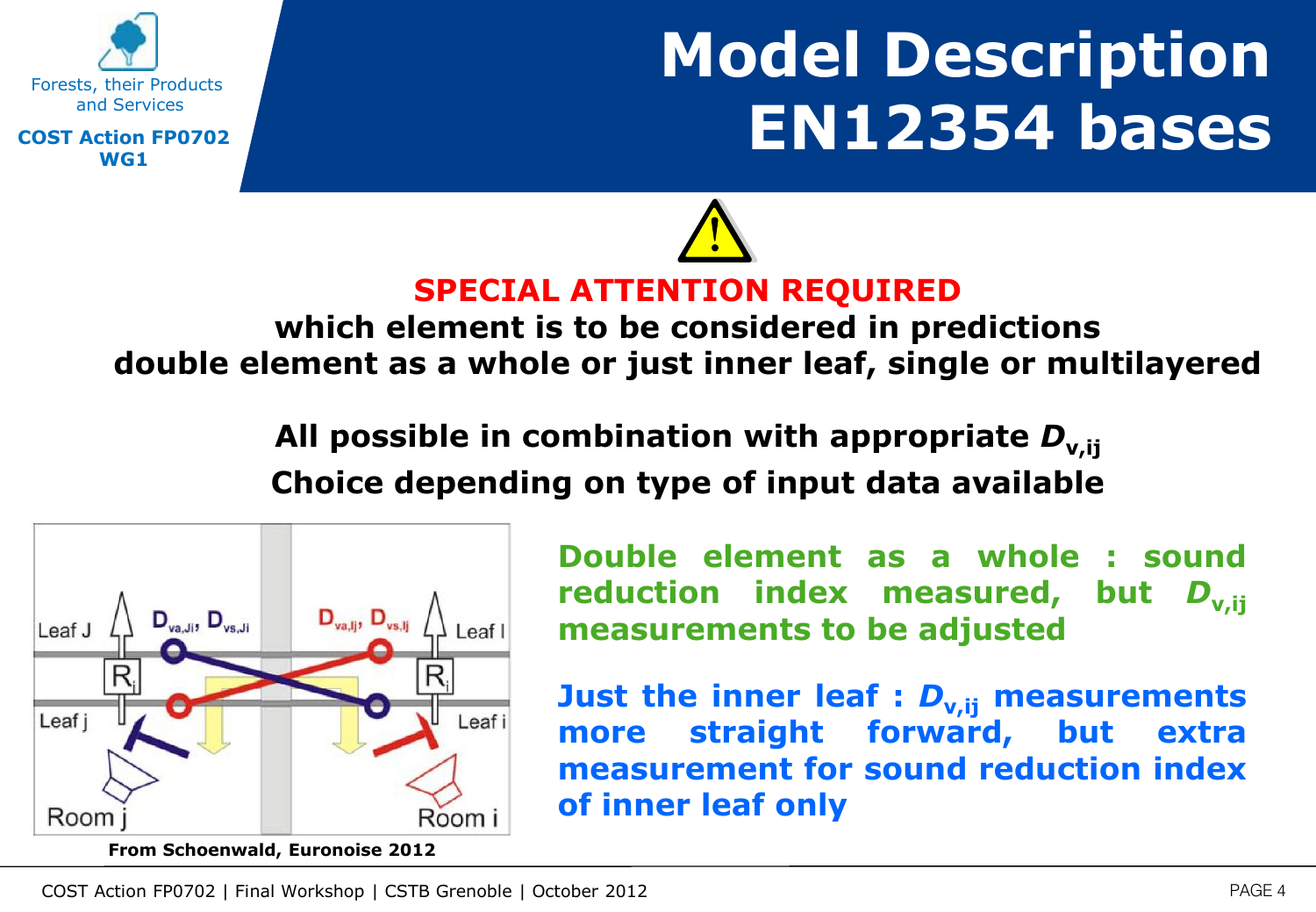

# **Sound reduction index R for resonant transmission**

**Consider only resonant transmission in flanking path** 

#### **Need to know** *R* **of element for resonant transmission only**

*D***v,ij also for resonant transmission only**   $\rightarrow$   $D_{\text{vs,ij}}$  determined by mechanical excitation

#### **Sound reduction index** *R* **for resonant transmission based on pure calculation or laboratory measurements (ISO 10140)**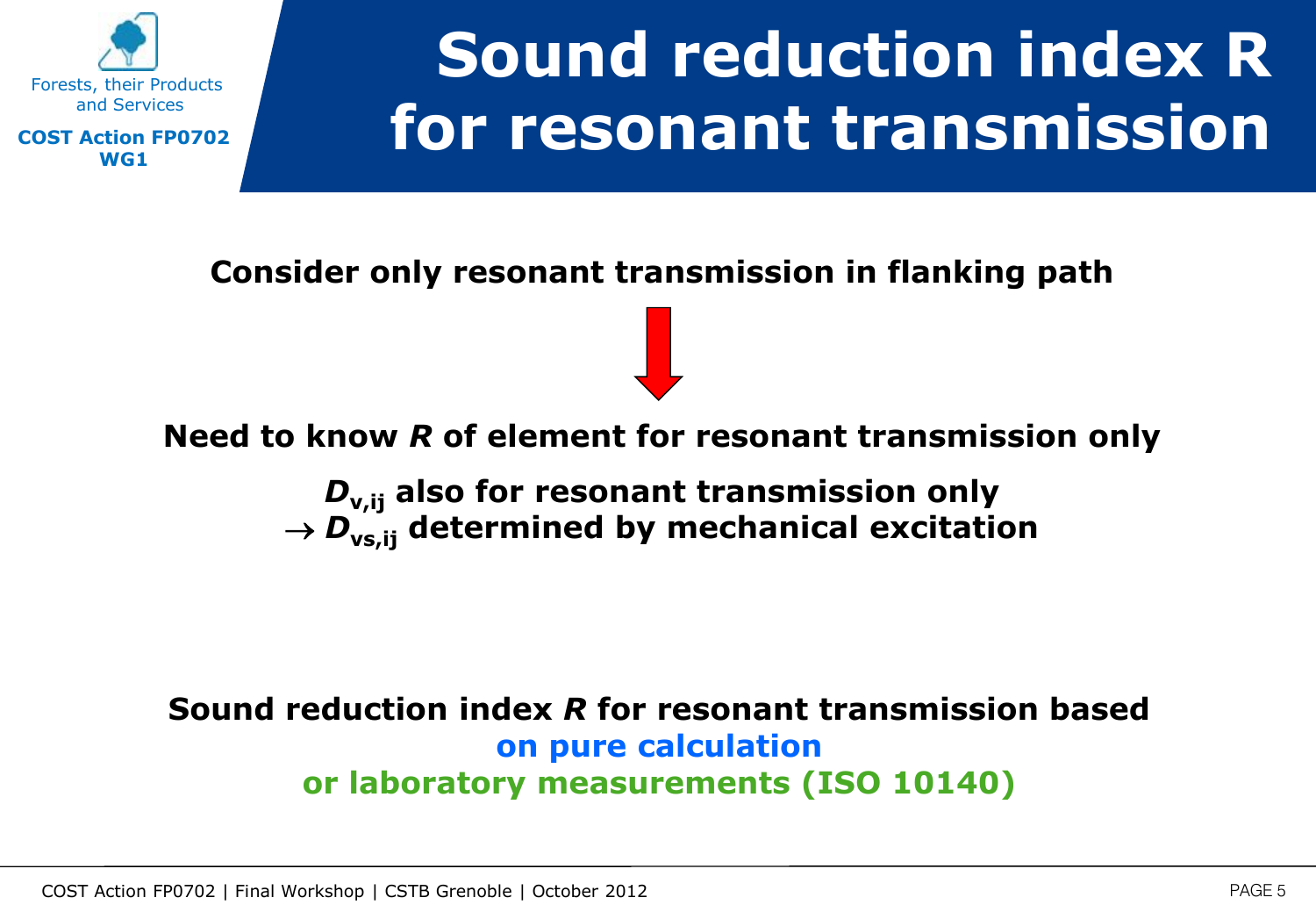

# **R for resonant transmission Calculation**

**For homogeneous elements : Annex B in EN 12354-1 with some minor adjustment**

**For more complex elements : other models from literature, possibly based on SEA for layered elements** 

**With commercially available models not always possible to delete forced transmission** 

**Recent research** 

**reliable predictions for resonant transmission are hardly possible at present due to insufficient estimates of radiation efficiencies and/or actual damping in lightweight elements**

#### **Approach not recommended for lightweight elements**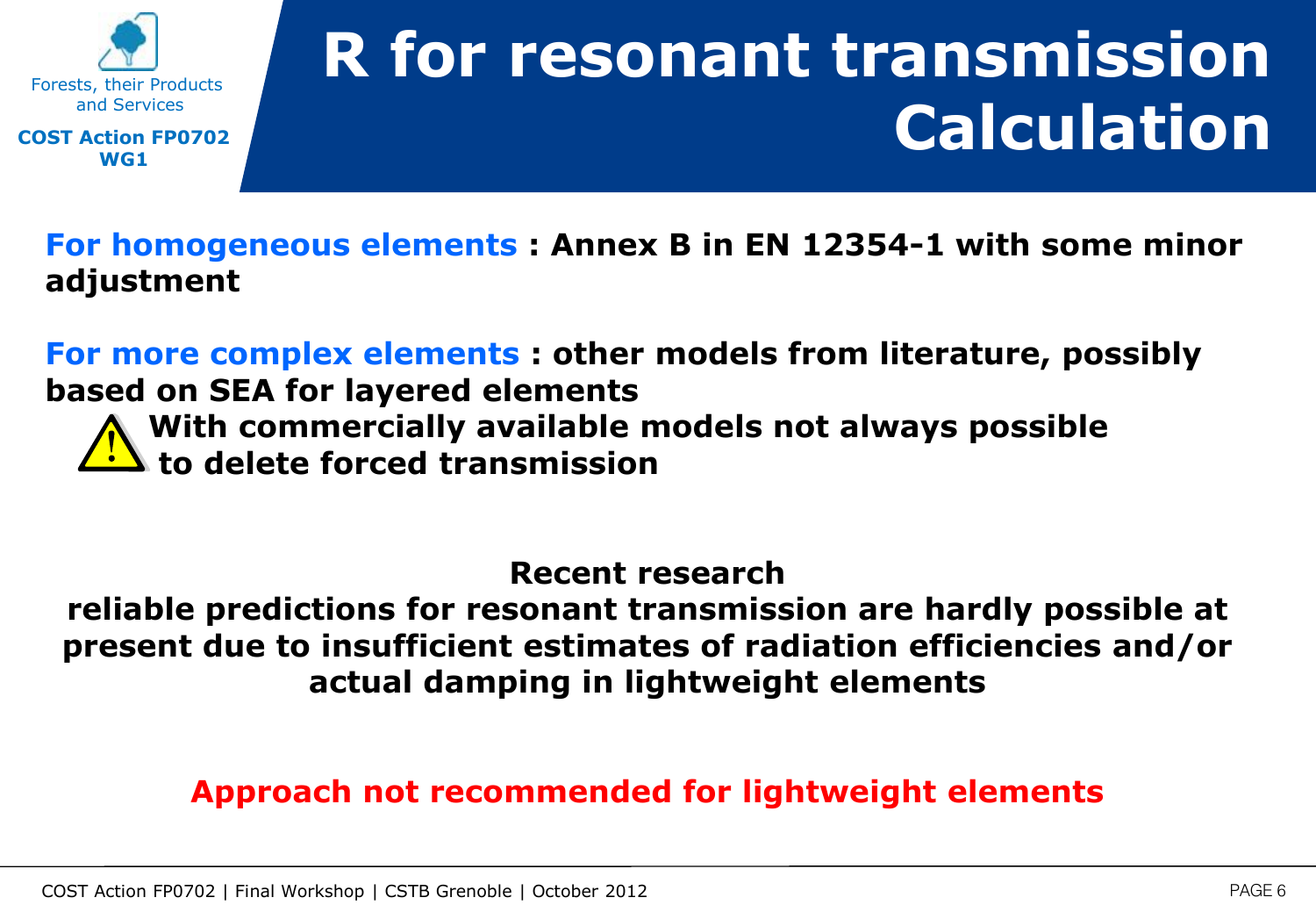

Forests, their Products and Services **COST Action FP0702 WG1**

$$
R_{lab}^* = R_{lab} + 10 \lg \left[ 1 + \frac{\sigma_f}{\sigma_r} \frac{\sigma_a - \sigma_r}{\sigma_f - \sigma_a} \right] \approx R_{lab} + 10 \lg \frac{\sigma_a}{\sigma_s} \frac{1 - \sigma_s}{1 - \sigma_a} \approx \frac{R_{lab} + 10 \lg \frac{\sigma_a}{\sigma_s}}{\sigma_s}
$$

 $\sigma_f$  and  $\sigma_r$ **radiation efficiency for forced and resonant transmission (theory)** 

 $\sigma_a$  **and**  $\sigma_s$ 

### **radiation efficiency with airborne and structural excitation (measurement)**

**Assumption**  $\sigma_{\text{r}} = \sigma_{\text{s}}$  and  $\sigma_{\text{f}} \approx 1$ 

**Further approximation due to limited available data Most recent measurements for double elements : correction negligible**  $\Rightarrow$  correction 0 dB **For single, homogeneous or layered elements : correction reasonably independent of element type 8 to 10 dB below critical frequency**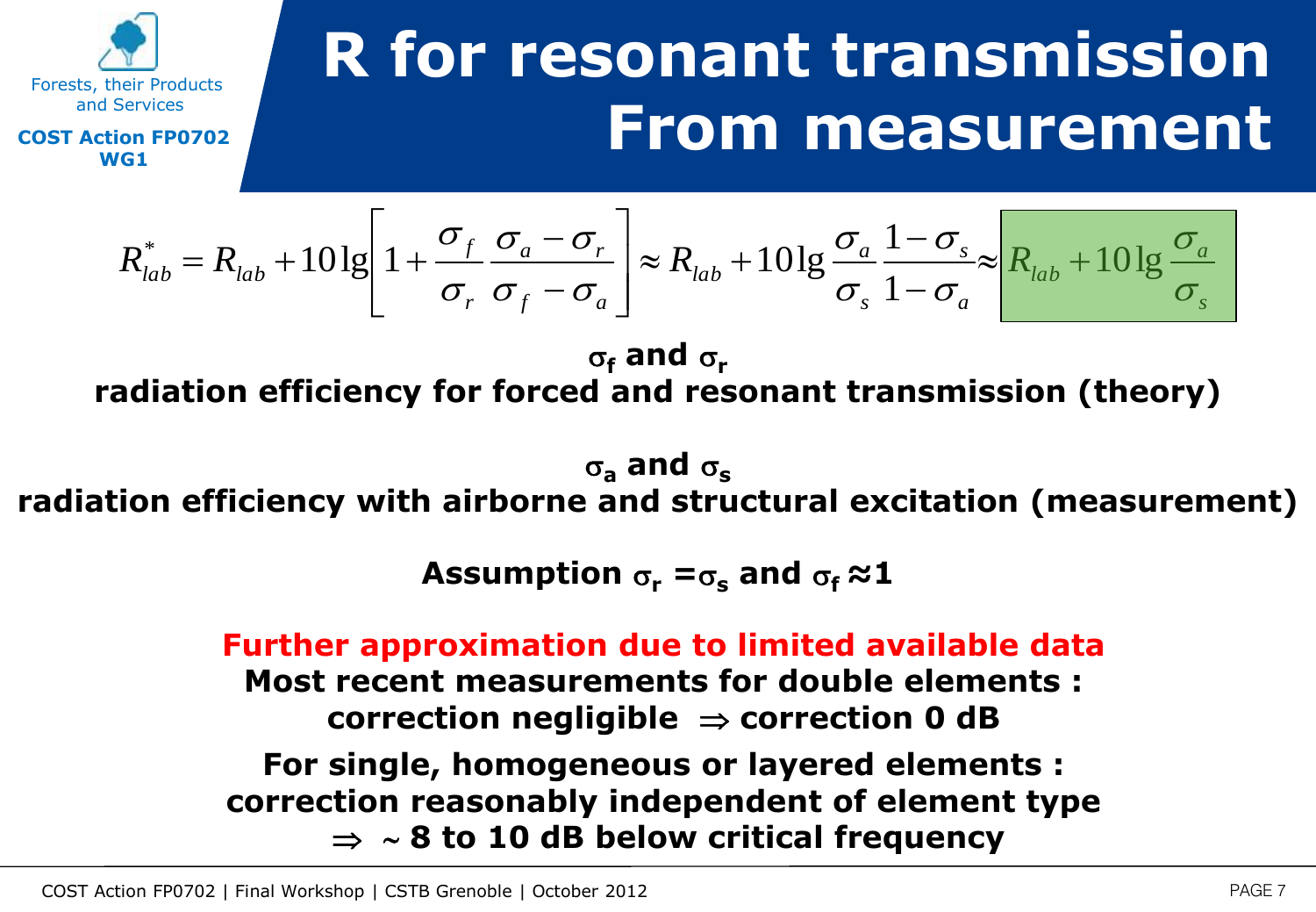

# **Overall performance per transmission path**

**In lightweight building systems, elements normally with larger damping and vibration levels less effected by energy losses at borders Laboratory sound reduction index mainly determined by internal damping and thus independent form situation in which it is built into**

**Results for overall flanking transmission in one laboratory / situation transferable to other situations** 

$$
R_{ij} = D_{nf} + 10 \lg \frac{S_s l_{ij,lab}}{A_0 l_{ij}} \qquad L_{n,ij} = L_{nf} - 10 \lg \frac{S_i l_{ij,lab}}{S_{i,lab} l_{ij}}
$$

*l***ij coupling length and** *S***<sup>i</sup> excited area in field situation**  *l*<sub>ii,lab</sub> coupling length and  $S$ <sub>i,lab</sub> excited area in laboratory situation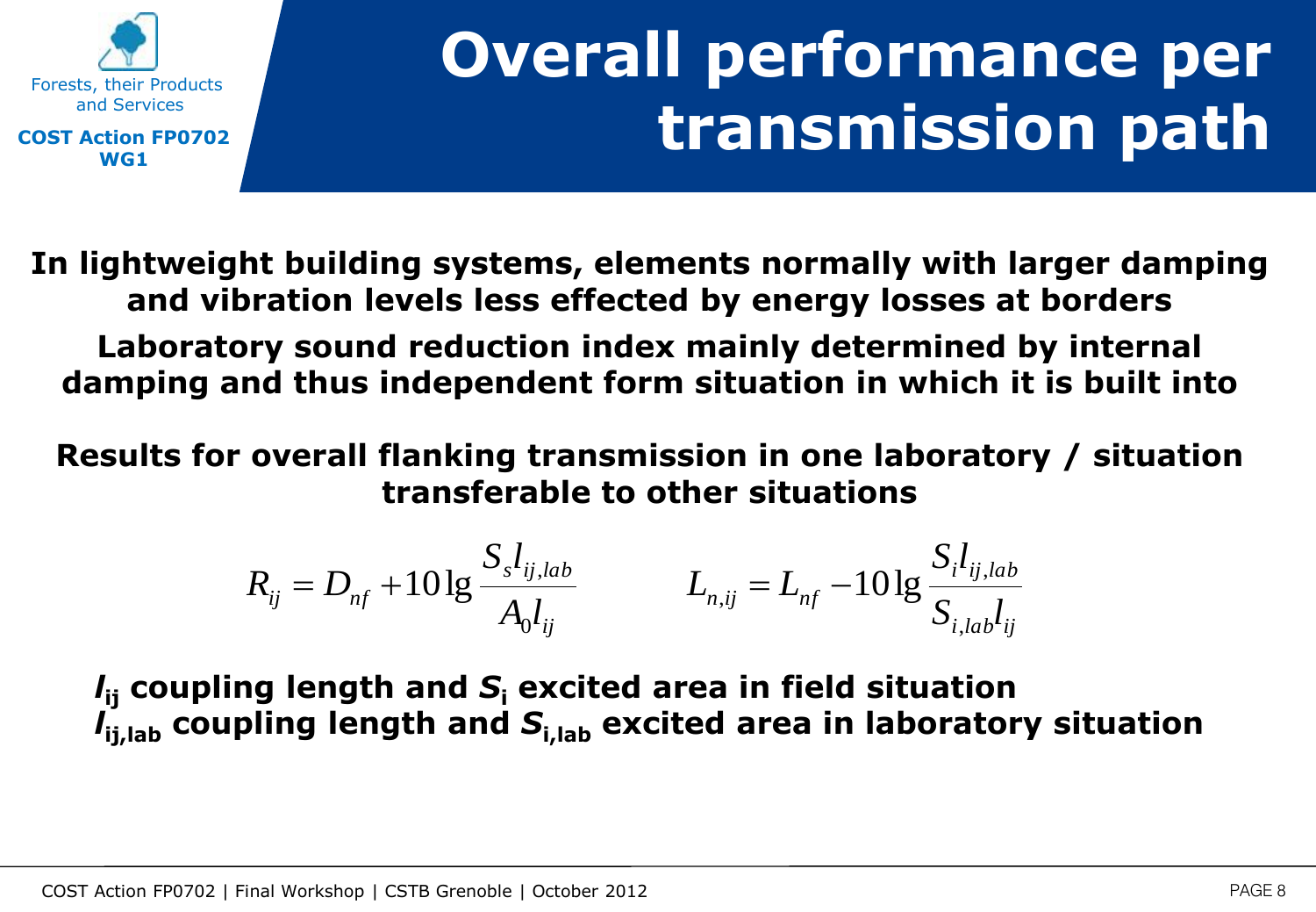

# **Direct measurement of flanking path**

**ISO** 10848  $\Rightarrow$   $D_{\sf nf}$ ,  $L_{\sf nf}$  measurements in dedicated lab facilities for Ff path

**For lightweight building, other flanking paths, Fd or Df, can have considerable contribution**

Measurements of  $D_{\text{nf}}$  and  $L_{\text{nf}}$  for Fd or Df flanking paths **practical problem : other paths than one studied must be reduced by linings Shielding has limited performance in low frequency range**

**Approach used in several laboratories : NRC, Canada EMPA, Switzerland BBRI, Belgium**



**From Schoenwald, Euronoise 2012**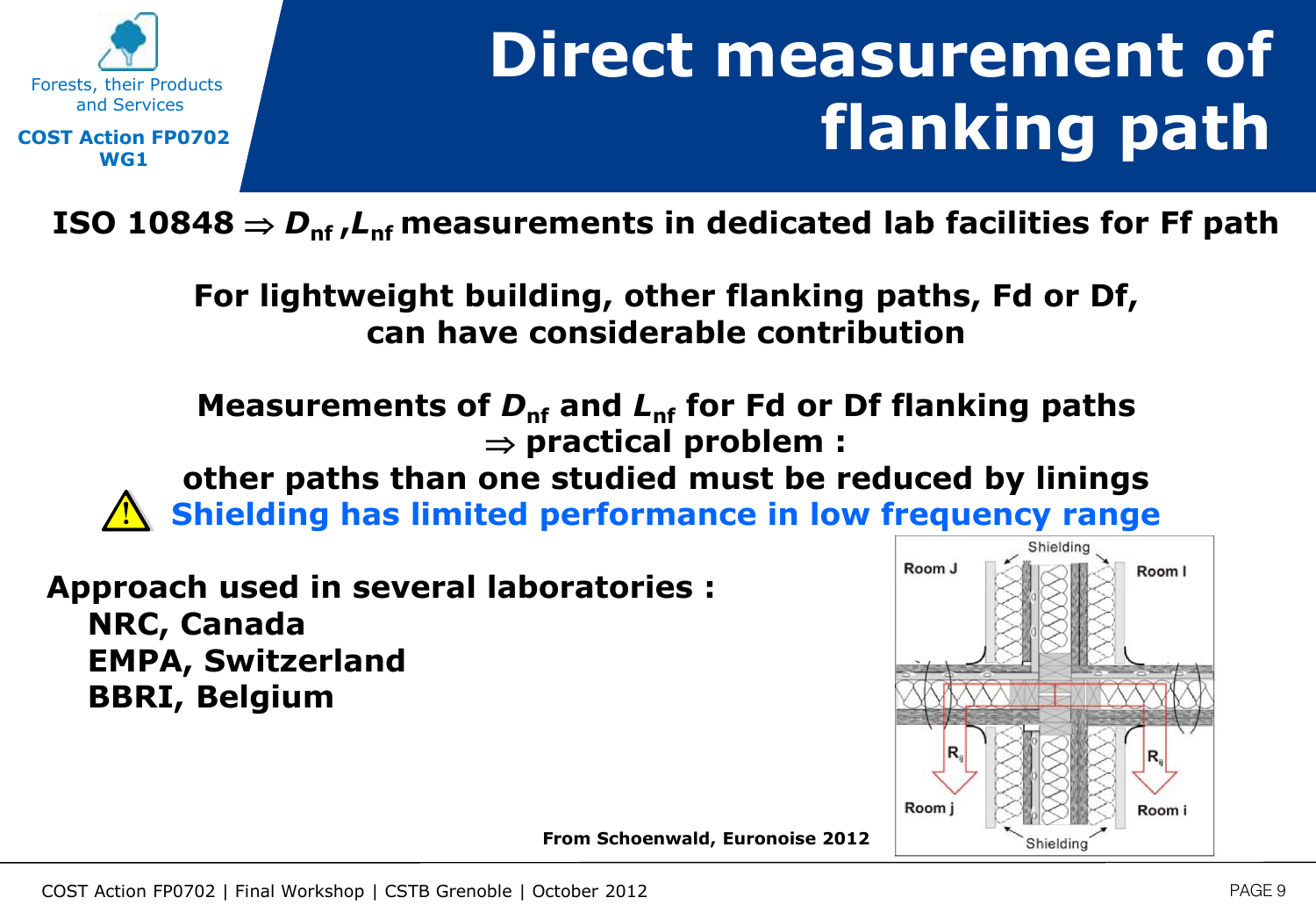

# **Hybrid approach for evaluating flanking path**

**Flanking transmission estimated from combination of measured and calculated data** 

$$
D_{nf} = \frac{R^*_{i}}{2} + \frac{R^*_{j}}{2} + \Delta R_{i} + \Delta R_{j} + \overline{D_{v,ij,n}} + 10 \lg \frac{A_o}{l_{ij,lab}}
$$

$$
L_{nf} = L_{n,ii} + \frac{(R^* - R^*)}{2} - \Delta L_i - \Delta R_j - \overline{D_{v,ij,n}} - 10 \lg \frac{S_{i,lab}}{l_{ij,lab}}
$$

**Advantage :** 

**effect of changes in elements, linings, junctions more easily evaluated**

### **New junction quantity** *Dv***,***ij***,***n***actually similar to** *K***ij from ISO 10848 and EN 12354 with standardization to area**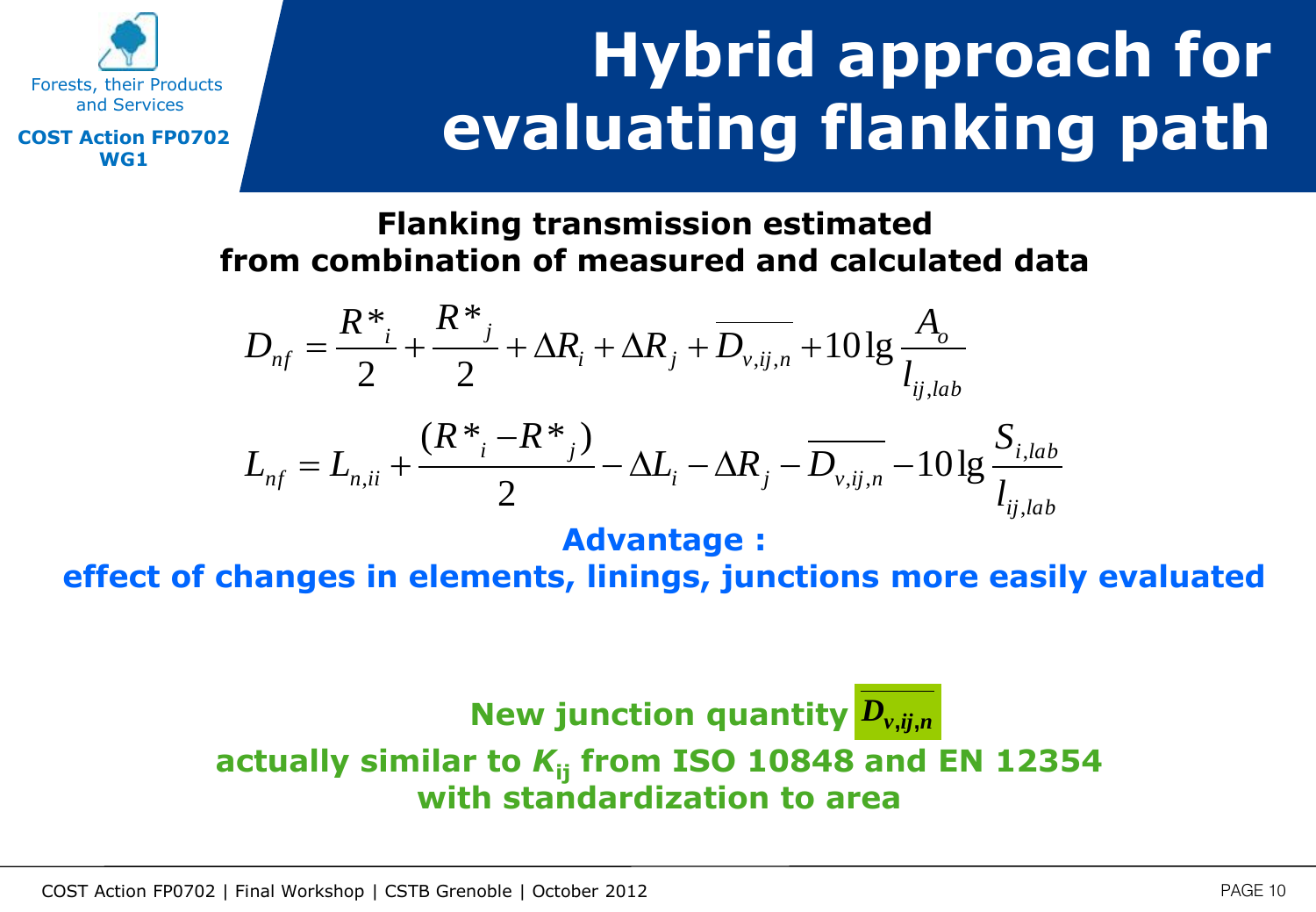

# **Renewed definition Kij**

**With damped elements, standardization on damping is not necessary Structural reverberation time is relevant Attenuation over distance is what should be taken into account** 

$$
\overline{D_{v,ij,n}} = \frac{D_{v,ij}}{2} + \frac{D_{v,ji}}{2} + 10\lg\frac{l_{ij}}{\sqrt{S_{m,i}S_{m,j}}}
$$

*S***m***,***<sup>i</sup> and** *S***m,j are measurement areas, equal or smaller than element areas If areas are not too small, result independent of actual area**

$$
\overline{D_{v,ij,n}} \approx K_{ij,junction} + 10\lg\sqrt{\delta_i\delta_j}
$$

*K***ij,junction estimated by taking into account structural reverberation times for reasonable homogeneous elements**   $\delta_i$  average extra attenuation in dB per meter, over the geometric **spreading of element**

#### **Determining** d **from measurements could be added to measurement standard ISO 10848**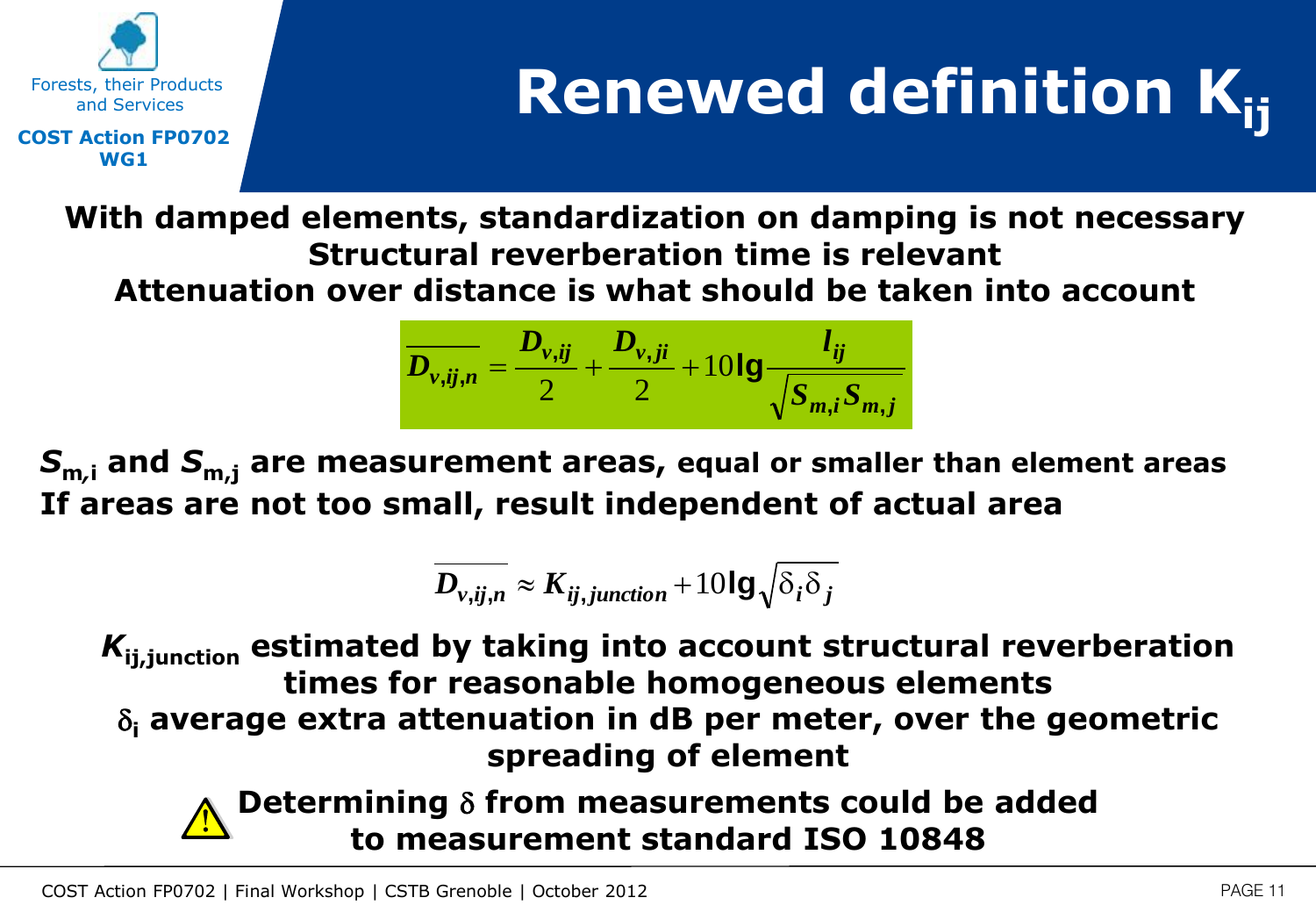

### **Service equipment noise**

**Similar approach for sound due to service equipment but for one aspect** 

**Piece of equipment mostly excites structure at one point or small area only not random over the element as with tapping machine** 

**Excitation point in relation to junction, studs/joists can be important in case of well damped elements** 

**Adjustment terms for that currently studied and proposed but need further attention**